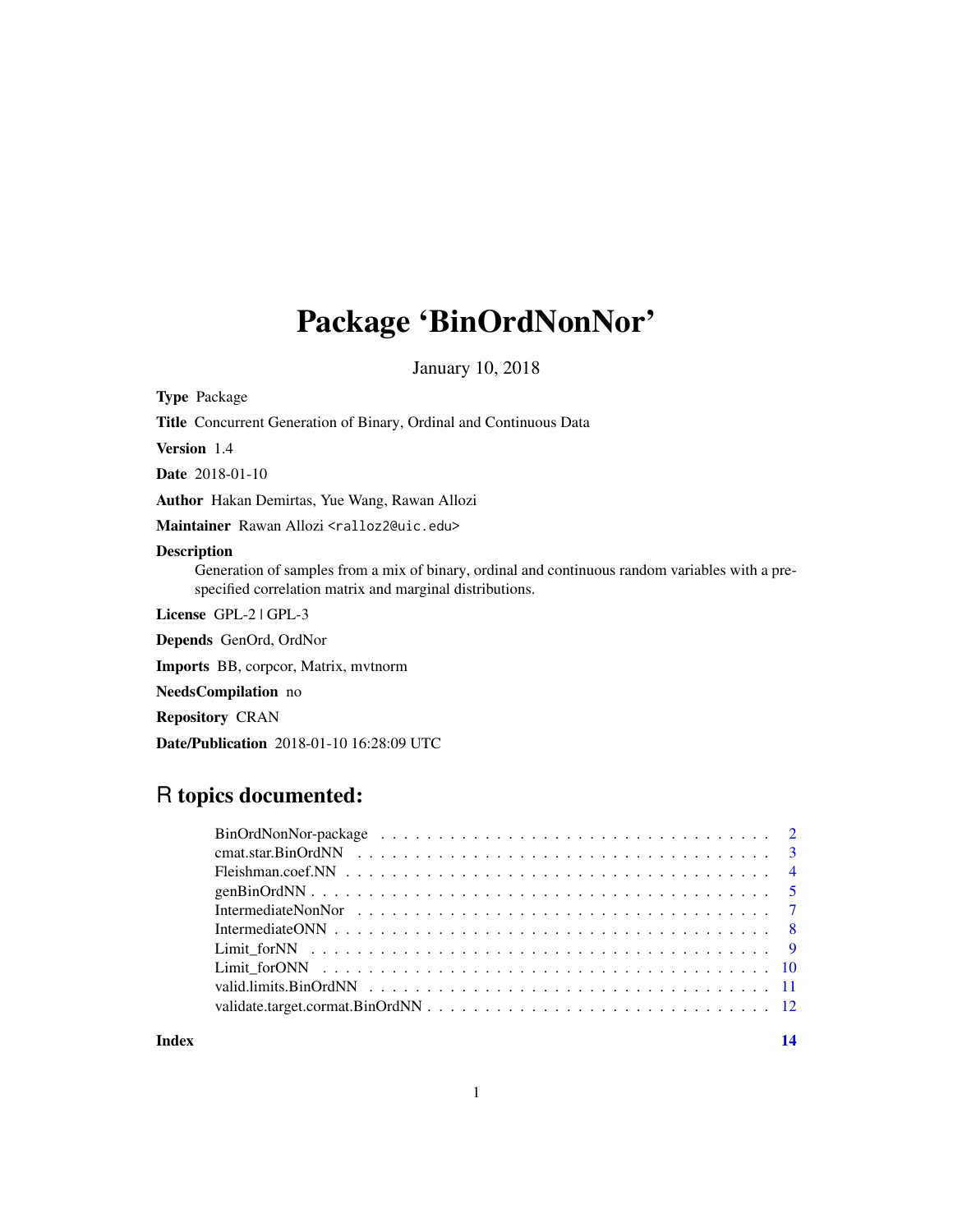<span id="page-1-0"></span>BinOrdNonNor-package *Concurrent generation of binary, ordinal and continuous data*

#### Description

This package implements a procedure for generating samples from a mix of binary, ordinal and continuous random variables with a pre-specified correlation matrix and marginal distributions based on the methodology proposed by Demirtas et al. (2012) and its extensions.

This package consists of nine functions. The function [Fleishman.coef.NN](#page-3-1) computes the Fleishman coefficients for each continuous variable with pre-specified skewness and kurtosis values. The functions [Limit\\_forNN](#page-8-1) and [Limit\\_forONN](#page-9-1) return the lower and upper correlation bounds of a pairwise correlation between two continuous variables, and between a binary/ordinal variable and a continuous variable, respectively. The function [valid.limits.BinOrdNN](#page-10-1) computes the lower and upper bounds for the correlation entries based on the marginal distributions of the variables. The function [validate.target.cormat.BinOrdNN](#page-11-1) checks the validity of the values of pairwise correlations. The function [IntermediateNonNor](#page-6-1) and [IntermediateONN](#page-7-1) compute the intermediate correlations for continuous pairs, and binary/ordinal-continuous pairs, respectively. The function [cmat.star.BinOrdNN](#page-2-1) assembles the intermediate correlation matrix. The engine function [genBinOrdNN](#page-4-1) generates mixed data in accordance with a given correlation matrix and marginal distributions.

The key packages and functions that we call in this package include GenOrd, OrdNor, BBsolve, rmvnorm, and nearPD.

#### Details

| Package: | BinOrdNonNor      |
|----------|-------------------|
| Type:    | Package           |
| Version: | 14                |
| Date:    | 2018-01-10        |
| License: | $GPL-2$   $GPL-3$ |

#### Author(s)

Hakan Demirtas, Yue Wang, Rawan Allozi

Maintainer: Rawan Allozi <ralloz2@uic.edu>

#### References

Demirtas, H. and Hedeker, D. (2011). A practical way for computing approximate lower and upper correlation bounds. The American Statistician, 65(2), 104-109.

Demirtas, H. and Hedeker, D. (2016). Computing the point-biserial correlation under any underlying continuous distribution. Communications in Statistics - Simulation and Computation, 45(8),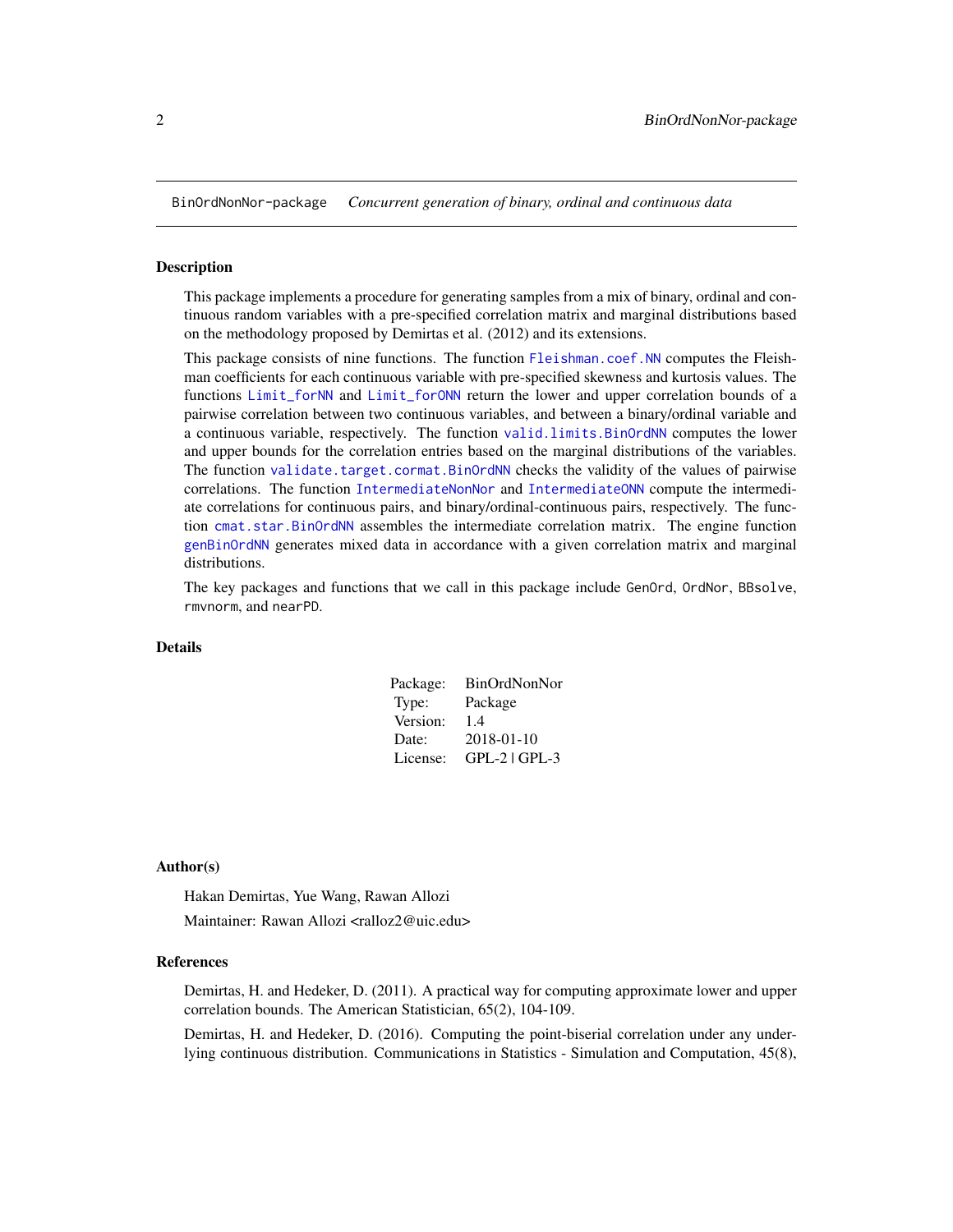# <span id="page-2-0"></span>2744-2751.

Demirtas, H., Hedeker, D., and Mermelstein, R.J. (2012). Simulation of massive public health data by power polynomials. Statistics in Medicine, 31(27), 3337-3346.

Demirtas, H. and Yavuz Y. (2015). Concurrent generation of ordinal and normal data. Journal of Biopharmaceutical Statistics, 25(4), 635-650.

Fleishman, A.I. (1978). A method for simulating non-normal distributions. Psychometrika, 43(4), 521-532.

Vale, C.D., and Maurelli, V.A. (1983). Simulating multivariate nonnormal distributions. Psychometrika, 48(3), 465-471.

<span id="page-2-1"></span>cmat.star.BinOrdNN *Computes the intermediate correlation matrix*

#### Description

The function computes the correlations of intermediate multivariate normal data prior to subsequent dichotomization (for binary variables), ordinalization (for ordinal variables), and transformation (for continuous variables)

#### Usage

cmat.star.BinOrdNN(plist, skew.vec, kurto.vec, no.bin, no.ord, no.NN, CorrMat)

#### Arguments

| plist     | A list of probability vectors corresponding to each binary/ordinal variable. The<br>i-th element of plist is a vector of the cumulative probabilities defining the<br>marginal distribution of the i-th component of the multivariate variables, which<br>is binary/ordinal. If the i-th variable is binary, the i-th vector of plist will<br>contain 1 probability value. If the i-th variable is ordinal with k categories (k<br>$>$ 2), the i-th vector of plist will contain (k-1) probability values. The k-th<br>element is implicitly 1. |
|-----------|-------------------------------------------------------------------------------------------------------------------------------------------------------------------------------------------------------------------------------------------------------------------------------------------------------------------------------------------------------------------------------------------------------------------------------------------------------------------------------------------------------------------------------------------------|
| skew.vec  | The skewness vector for continuous variables.                                                                                                                                                                                                                                                                                                                                                                                                                                                                                                   |
| kurto.vec | The kurtosis vector for continuous variables.                                                                                                                                                                                                                                                                                                                                                                                                                                                                                                   |
| no.bin    | Number of binary variables.                                                                                                                                                                                                                                                                                                                                                                                                                                                                                                                     |
| no.ord    | Number of ordinal variables.                                                                                                                                                                                                                                                                                                                                                                                                                                                                                                                    |
| no.NN     | Number of continuous variables.                                                                                                                                                                                                                                                                                                                                                                                                                                                                                                                 |
| CorrMat   | The target correlation matrix which must be positive definite and within the valid<br>limits.                                                                                                                                                                                                                                                                                                                                                                                                                                                   |

#### Value

An intermediate correlation of size (no.bin + no.ord + no.NN)\*(no.bin + no.ord + no.NN)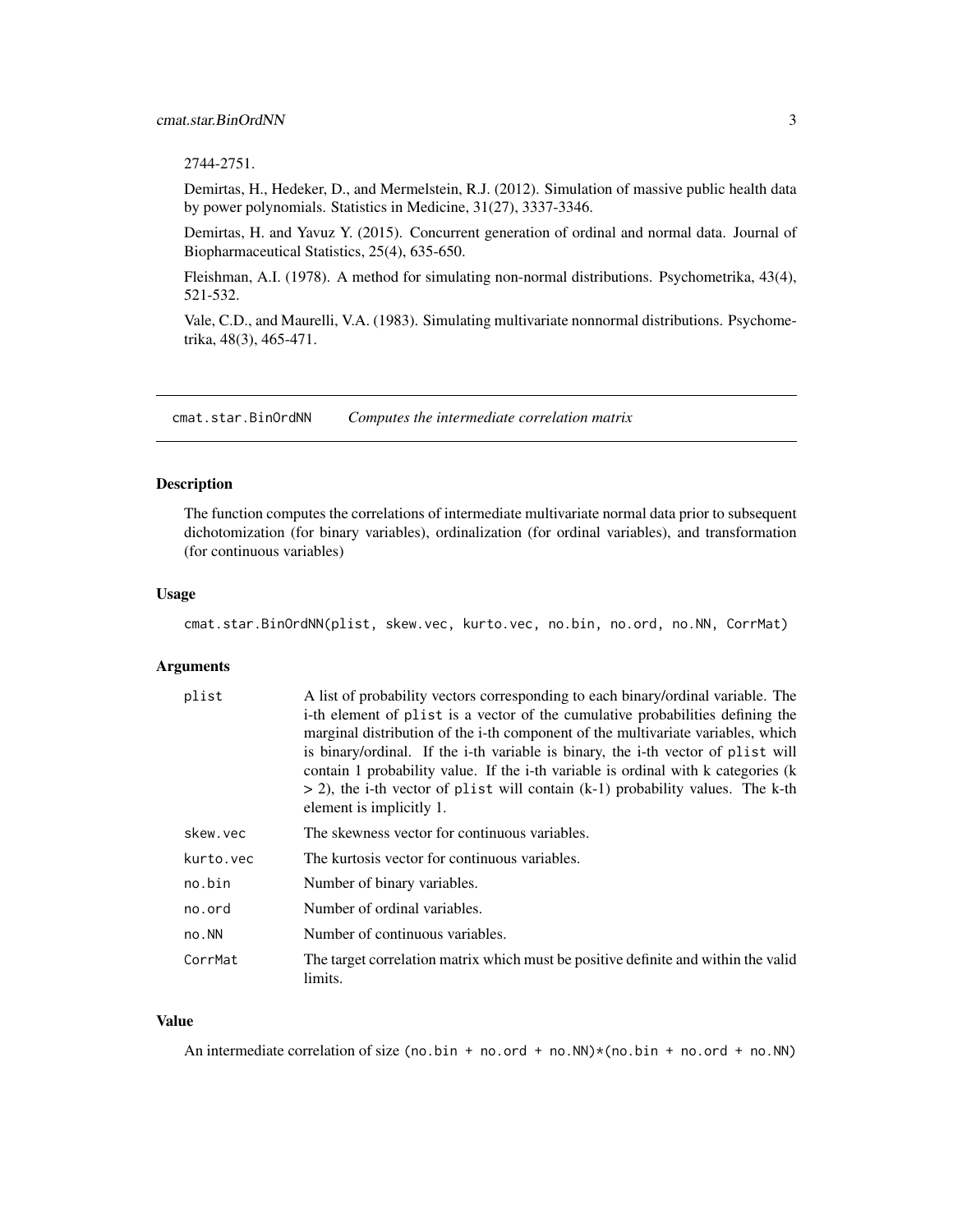# See Also

[validate.target.cormat.BinOrdNN](#page-11-1), [IntermediateNonNor](#page-6-1), [IntermediateONN](#page-7-1)

#### Examples

```
## Not run:
no.bin <- 1
no.ord < -2no.NN < -4q <- no.bin + no.ord + no.NN
set.seed(54321)
Sigma \leftarrow diag(q)
Sigma[lower.tri(Sigma)] < - runif((q*(q-1)/2), -0.4, 0.4)Sigma <- Sigma + t(Sigma)
diag(Sigma) <- 1
marginal <- list(0.3, cumsum(c(0.30, 0.40) ), cumsum(c(0.4, 0.2, 0.3) ) )
cmat.star <- cmat.star.BinOrdNN(plist=marginal, skew.vec=c(1,2,2,3),
kurto.vec=c(2,7,25,25),no.bin=1, no.ord=2, no.NN=4, CorrMat=Sigma)
## End(Not run)
```
<span id="page-3-1"></span>Fleishman.coef.NN *Computes the Fleishman coefficients for each continuous variable*

# Description

The function checks whether the skewness and kurtosis parameters violates the universal equality given in Demirtas, Hedeker, Mermelstein (2012) and computes the Fleishman coefficients for each continuous variable with pre-specified skewness and kurtosis values by solving the Fleishman's polynomial equations using BBsolve function in BB package.

#### Usage

Fleishman.coef.NN(skew.vec, kurto.vec)

# **Arguments**

| skew.vec  | The skewness vector for continuous variables. |
|-----------|-----------------------------------------------|
| kurto.vec | The kurtosis vector for continuous variables. |

#### Value

An matrix with four columns corresponding to the four Fleishman coefficients, and number of rows corresponding to number of continuous variables. The i-th row contains the estimates of the four Fleishman coefficients a, b, c and d for the i-th continuous variable with i-th pre-specified skewness and kurtosis values.

<span id="page-3-0"></span>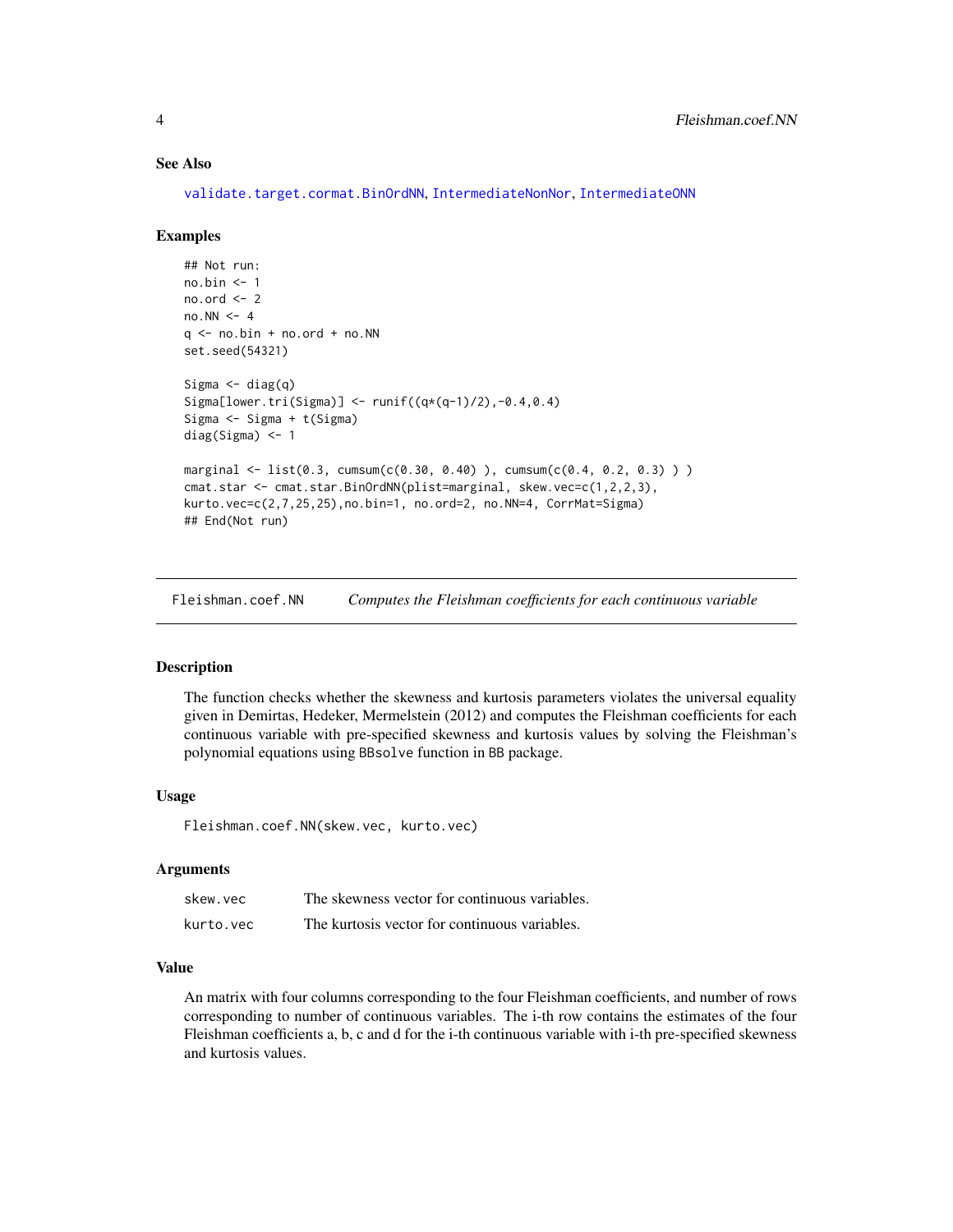# <span id="page-4-0"></span>genBinOrdNN 5

# References

Demirtas, H., Hedeker, D., and Mermelstein, R.J. (2012). Simulation of massive public health data by power polynomials. Statistics in Medicine, 31(27), 3337-3346.

Fleishman, A.I. (1978). A method for simulating non-normal distributions. Psychometrika, 43(4), 521-532.

# Examples

```
# Consider four continuous variables, which come from
# Exp(1),Beta(4,4),Beta(4,2) and Gamma(10,10), respectively.
# Skewness and kurtosis values of these variables are as follows:
skew.vec <- c(2,0,-0.4677,0.6325)
kurto.vec <- c(6,-0.5455,-0.3750,0.6)
coef.est <- Fleishman.coef.NN(skew.vec, kurto.vec)
```
<span id="page-4-1"></span>genBinOrdNN *Generates a data set with binary, ordinal and continuous variables*

#### Description

The function simulates a sample of size n from a multivariate binary, ordinal and continuous variables with intermediate correlation matrix cmat.star, and pre-specified marginal distributions.

#### Usage

```
genBinOrdNN(n, plist, mean.vec, var.vec, skew.vec, kurto.vec, no.bin, no.ord,
no.NN, cmat.star)
```
#### Arguments

| n         | Number of rows.                                                                                                                                                                                                                                                                                                                                                                                                                                                                                                                                 |
|-----------|-------------------------------------------------------------------------------------------------------------------------------------------------------------------------------------------------------------------------------------------------------------------------------------------------------------------------------------------------------------------------------------------------------------------------------------------------------------------------------------------------------------------------------------------------|
| plist     | A list of probability vectors corresponding to each binary/ordinal variable. The<br>i-th element of plist is a vector of the cumulative probabilities defining the<br>marginal distribution of the i-th component of the multivariate variables, which<br>is binary/ordinal. If the i-th variable is binary, the i-th vector of plist will<br>contain 1 probability value. If the i-th variable is ordinal with k categories (k<br>$>$ 2), the i-th vector of plist will contain (k-1) probability values. The k-th<br>element is implicitly 1. |
| mean.vec  | Mean vector for continuous variables.                                                                                                                                                                                                                                                                                                                                                                                                                                                                                                           |
| var.vec   | Variance vector for continuous variables                                                                                                                                                                                                                                                                                                                                                                                                                                                                                                        |
| skew.vec  | The skewness vector for continuous variables.                                                                                                                                                                                                                                                                                                                                                                                                                                                                                                   |
| kurto.vec | The kurtosis vector for continuous variables.                                                                                                                                                                                                                                                                                                                                                                                                                                                                                                   |
| no.bin    | Number of binary variables.                                                                                                                                                                                                                                                                                                                                                                                                                                                                                                                     |
| no.ord    | Number of ordinal variables.                                                                                                                                                                                                                                                                                                                                                                                                                                                                                                                    |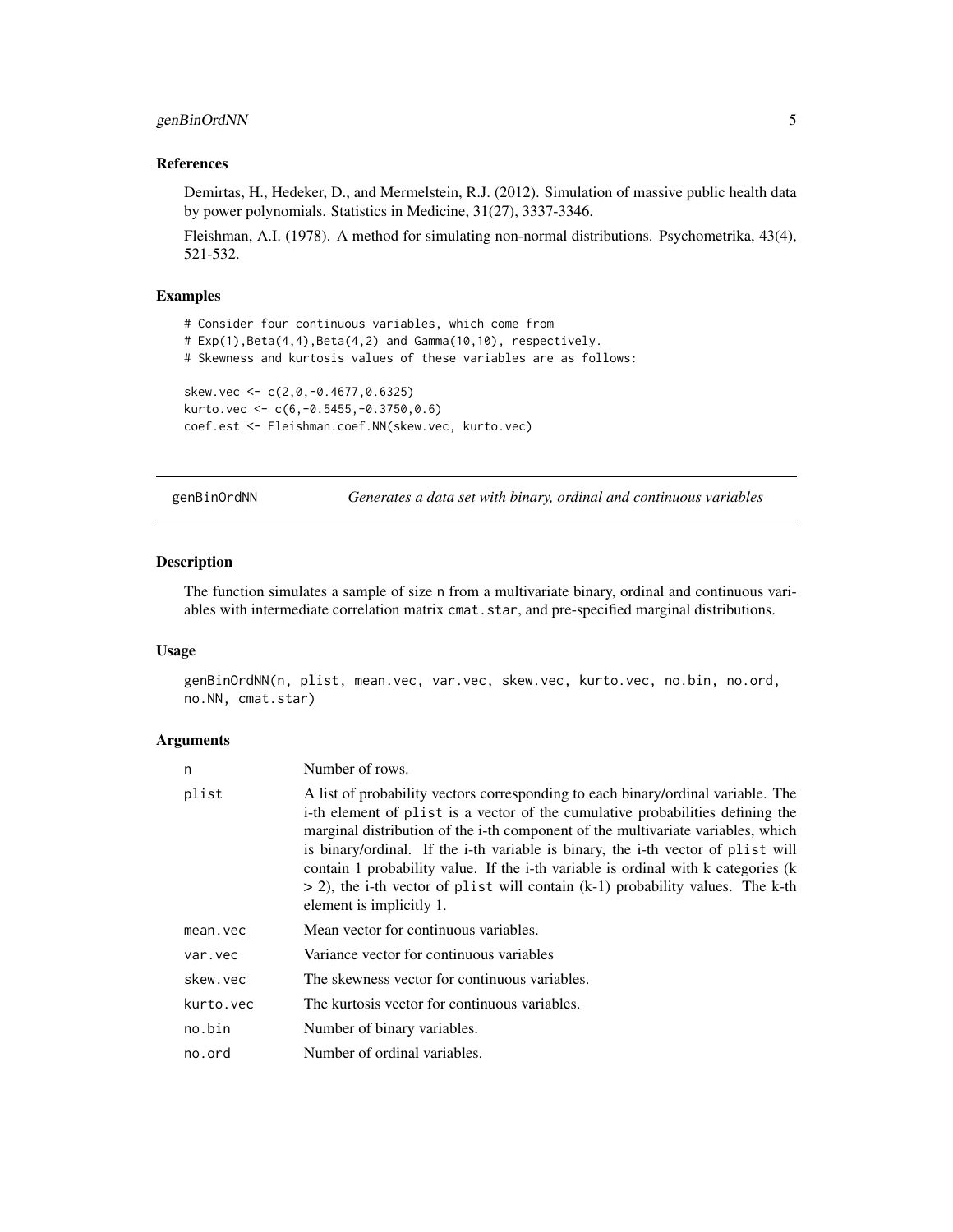<span id="page-5-0"></span>

| no.NN     | Number of continuous variables.                                              |
|-----------|------------------------------------------------------------------------------|
| cmat.star | The intermediate correlation matrix obtained from cmat, star, BinOrdNN func- |
|           | tion.                                                                        |

# Value

A matrix of size  $n*(no.bin + no.ord + no.NN)$ , of which the first no.bin columns are binary variables, the next no. ord columns are ordinal variables, and the last no. NN columns are continuous variables.

# References

Demirtas, H., Hedeker, D., and Mermelstein, R.J. (2012). Simulation of massive public health data by power polynomials. Statistics in Medicine, 31(27), 3337-3346.

Demirtas, H. and Yavuz Y. (2015). Concurrent generation of ordinal and normal data. Journal of Biopharmaceutical Statistics, 25(4), 635-650.

Vale, C.D., and Maurelli, V.A. (1983). Simulating multivariate nonnormal distributions. Psychometrika, 48(3), 465-471.

#### See Also

[cmat.star.BinOrdNN](#page-2-1), [Fleishman.coef.NN](#page-3-1)

#### Examples

```
## Not run:
set.seed(54321)
no.bin <- 1
no.ord < -1no.NN < -4q \le - no.bin + no.ord + no.NN
marginal \leq list(0.4, cumsum(c(0.4, 0.2, 0.3)))skewness.vec <- c(2,0,-0.4677,0.6325)
kurtosis.vec <- c(6,-0.5455,-0.3750,0.6)
corr.mat <- matrix(c(1.0,-0.3,-0.3,-0.3,-0.3,-0.3,
                    -0.3, 1.0, -0.3, -0.3, -0.3, -0.3-0.3,-0.3, 1.0, 0.4, 0.5, 0.6,
                    -0.3, -0.3, 0.4, 1.0, 0.7, 0.8,-0.3,-0.3, 0.5, 0.7, 1.0, 0.9,
                    -0.3,-0.3, 0.6, 0.8, 0.9, 1.0),
                    q,byrow=TRUE)
```
corr.mat.star <- cmat.star.BinOrdNN(plist=marginal, skew.vec=skewness.vec, kurto.vec=kurtosis.vec, no.bin=1, no.ord=1, no.NN=4, CorrMat=corr.mat)

sim.data <- genBinOrdNN(n=100000, plist=marginal, mean.vec=c(2,3,4,5), var.vec=c(3,5,10,20), skew.vec=skewness.vec, kurto.vec=kurtosis.vec, no.bin=1, no.ord=1, no.NN=4, cmat.star=corr.mat.star)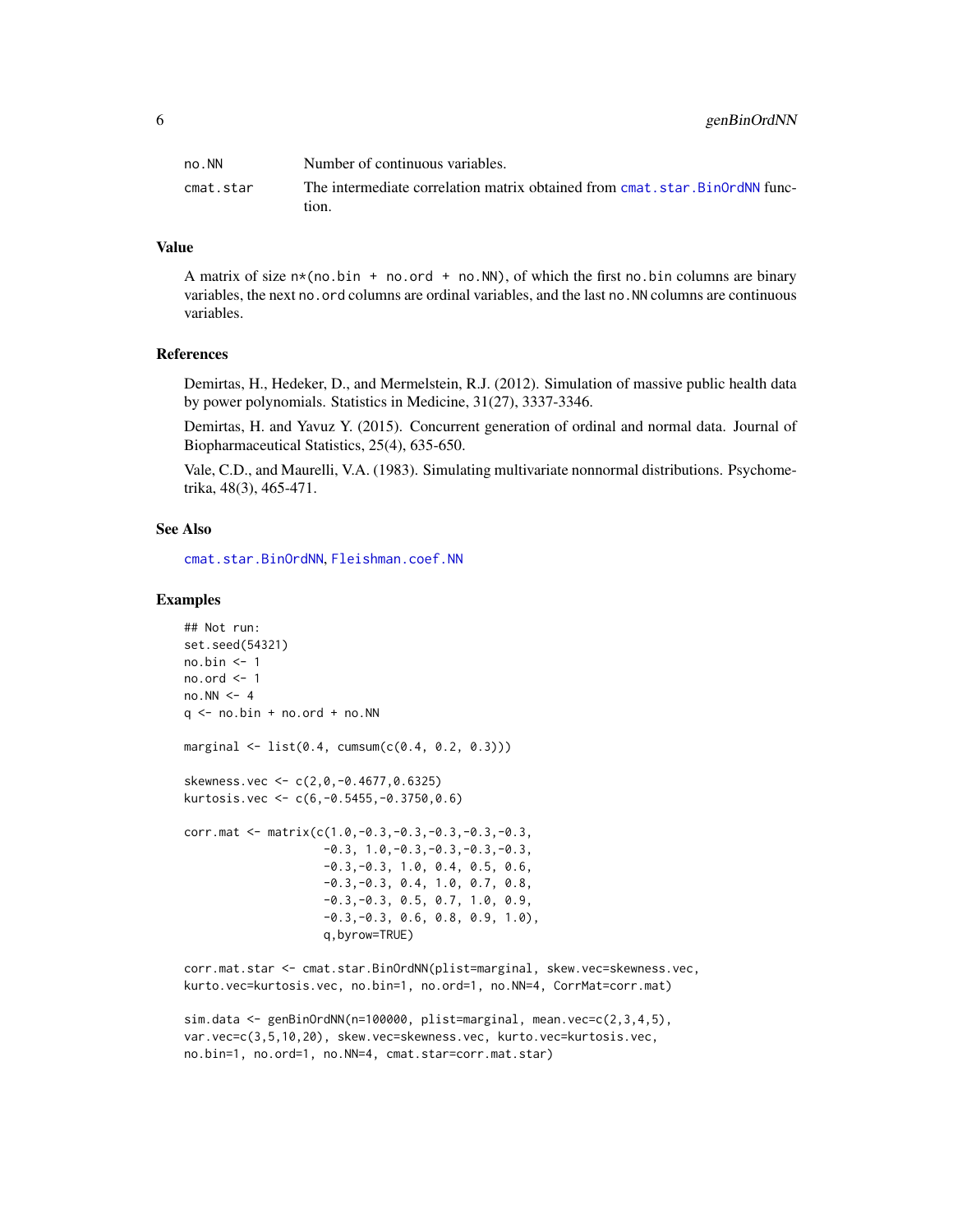<span id="page-6-0"></span>## End(Not run)

<span id="page-6-1"></span>IntermediateNonNor *Computes the intermediate correlations for all continuous pairs*

# Description

The function computes the intermediate correlation values of pairwise correlations between continuous variables.

# Usage

IntermediateNonNor(skew.vec, kurto.vec, cormat)

#### Arguments

| skew.vec  | The skewness vector for continuous variables.                                                                                            |  |
|-----------|------------------------------------------------------------------------------------------------------------------------------------------|--|
| kurto.vec | The kurtosis vector for continuous variables.                                                                                            |  |
| cormat    | A matrix of pairwise target correlation between continuous variables. It is a<br>symmetric square matrix with diagonal elements being 1. |  |

### Value

A pairwise correlation matrix of intermediate correlation for continuous variables.

# References

Demirtas, H., Hedeker, D., and Mermelstein, R.J. (2012). Simulation of massive public health data by power polynomials. Statistics in Medicine, 31(27), 3337-3346.

Vale, C.D., and Maurelli, V.A.(1983). Simulating multivariate nonnormal distributions. Psychometrika, 48(3), 465-471.

# See Also

[IntermediateONN](#page-7-1), [cmat.star.BinOrdNN](#page-2-1)

# Examples

```
IntermediateNonNor(skew.vec=c(1,2), kurto.vec=c(2, 7),
                  cormat=matrix(c(1,-0.47,-0.47,1),2,2))
```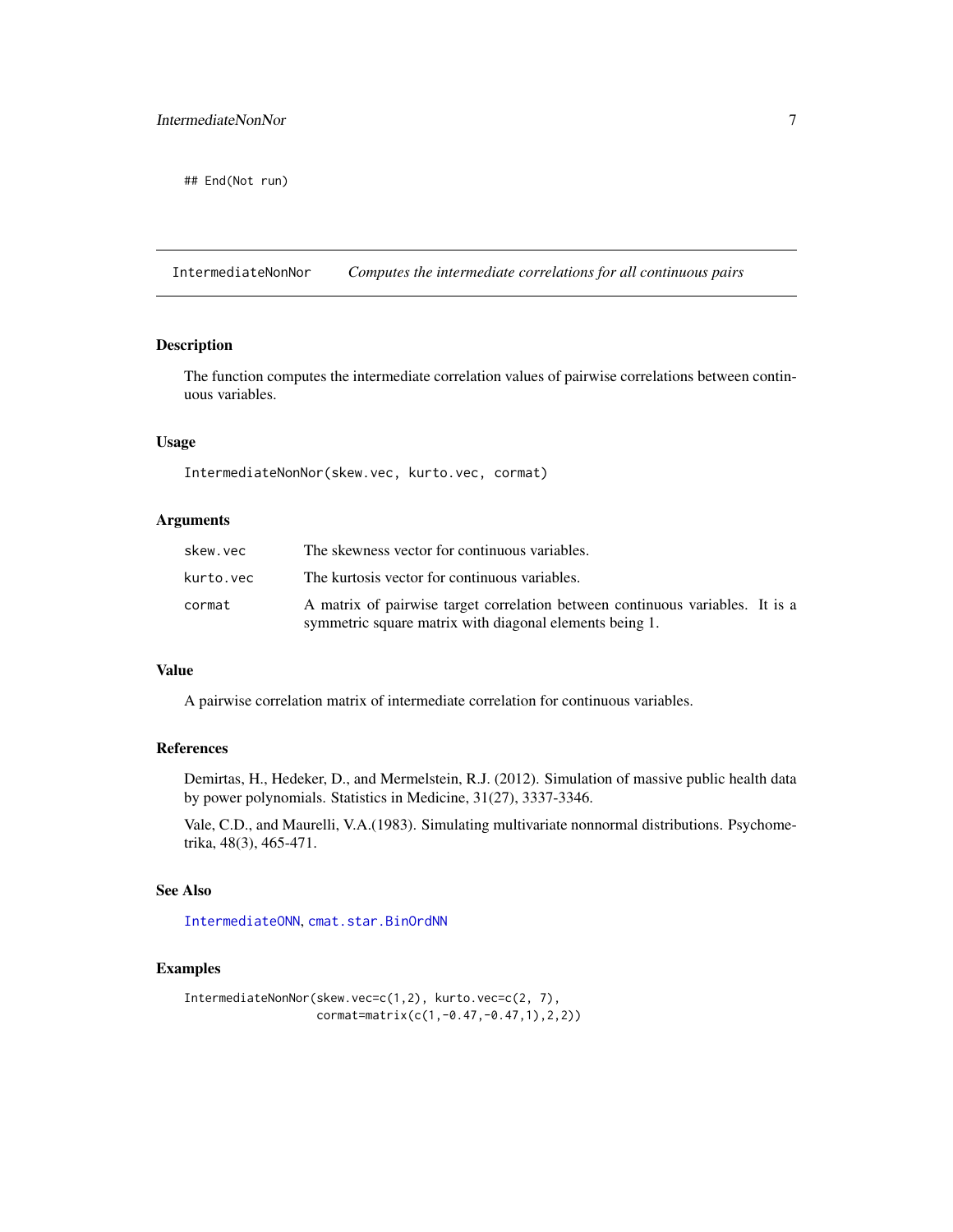<span id="page-7-1"></span><span id="page-7-0"></span>IntermediateONN *Computes the intermediate (biserial/polyserial) correlations given the point-biserial/polyserial correlations for binary/ordinal-continuous pairs prior to dichotomization/ordinalization*

# Description

This function computes the intermediate correlation values of pairwise correlations between binary/ordinal and continuous variables.

#### Usage

IntermediateONN(plist, skew.vec, kurto.vec, ONNCorrMat)

# Arguments

| A list of probability vectors corresponding to each binary/ordinal variable. The                                                                                                                                                                                                                                                                     |
|------------------------------------------------------------------------------------------------------------------------------------------------------------------------------------------------------------------------------------------------------------------------------------------------------------------------------------------------------|
| i-th element of plist is a vector of the cumulative probabilities defining the                                                                                                                                                                                                                                                                       |
| marginal distribution of the i-th component of the multivariate variables, which                                                                                                                                                                                                                                                                     |
| is binary/ordinal. If the i-th variable is binary, the i-th vector of plist will                                                                                                                                                                                                                                                                     |
| contain 1 probability value. If the i-th variable is ordinal with k categories (k                                                                                                                                                                                                                                                                    |
| $>$ 2), the i-th vector of plist will contain (k-1) probability values. The k-th                                                                                                                                                                                                                                                                     |
| element is implicitly 1.                                                                                                                                                                                                                                                                                                                             |
| The skewness vector for continuous variables.                                                                                                                                                                                                                                                                                                        |
| The kurtosis vector for continuous variables.                                                                                                                                                                                                                                                                                                        |
| A matrix of pairwise target (point-biserial/polyserial) correlations between bi-<br>nary/ordinal and continuous variables. This is a submatrix of the overall corre-<br>lation matrix, and it is pertinent to the binary/ordinal-continuous part. Hence,<br>the matrix may or may not be square. Even when it is square, it may not be<br>symmetric. |
|                                                                                                                                                                                                                                                                                                                                                      |

#### Value

A pairwise correlation matrix of intermediate correlations, where rows and columns represent continuous and binary/ordinal variables, respectively.

# References

Demirtas, H., Hedeker, D., and Mermelstein, R.J. (2012). Simulation of massive public health data by power polynomials. Statistics in Medicine, 31(27), 3337-3346.

Demirtas, H. and Hedeker, D. (2016). Computing the point-biserial correlation under any underlying continuous distribution. Communications in Statistics - Simulation and Computation, 45(8), 2744-2751.

# See Also

[IntermediateNonNor](#page-6-1), [cmat.star.BinOrdNN](#page-2-1)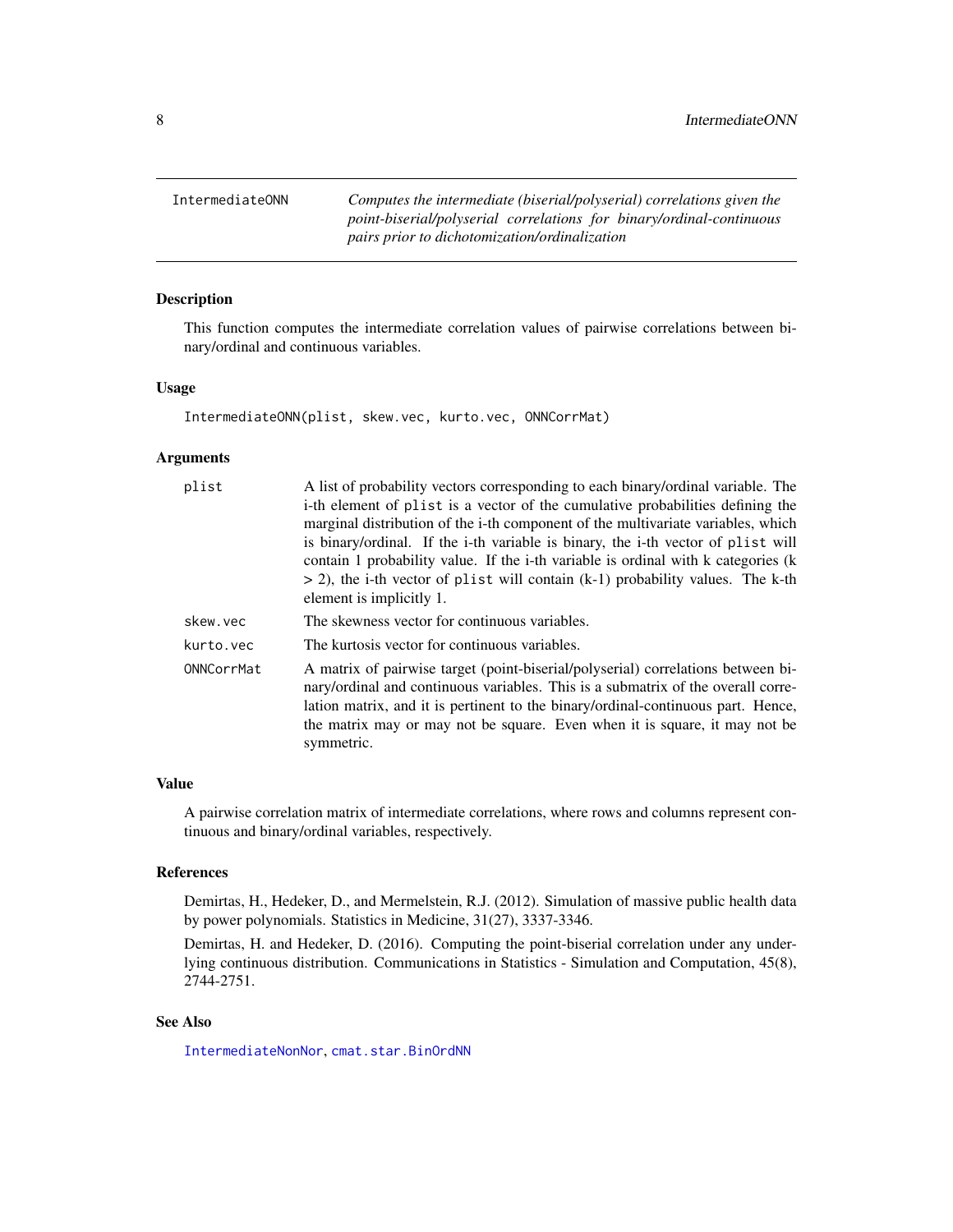# <span id="page-8-0"></span>Limit\_forNN 9

#### Examples

```
no.bin <- 1
no.ord < -2no.NN < -4q \le - no.bin + no.ord + no.NN
set.seed(54321)
Sigma \leftarrow diag(q)
Sigma[lower.tri(Sigma)] <- runif((q*(q-1)/2),-0.4,0.4)
Sigma <- Sigma + t(Sigma)
diag(Sigma) <- 1
marginal <- list(0.3, cumsum( c(0.30, 0.40) ), cumsum(c(0.4, 0.2, 0.3) ) )
ONNCorrMat <- Sigma[4:7, 1:3]
IntermediateONN(marginal, skew.vec=c(1,2,2,3), kurto.vec=c(2,7,25,25), ONNCorrMat)
```
<span id="page-8-1"></span>Limit\_forNN *Finds the feasible correlation range for a pair of continuous variables*

# Description

The function computes the lower and upper correlation bounds of a pairwise correlation between two continuous variables using generate, sort and correlate (GSC) algorithm in Demirtas and Hedeker (2011).

#### Usage

```
Limit_forNN(skew.vec, kurto.vec)
```
#### Arguments

| skew.vec  | The skewness vector for continuous variables. |
|-----------|-----------------------------------------------|
| kurto.vec | The kurtosis vector for continuous variables. |

#### Value

A vector of two elements. The first element is the lower bound and the second element is the upper bound.

# References

Demirtas, H., Hedeker, D. (2011). A practical way for computing approximate lower and upper correlation bounds. The American Statistician, 65(2), 104-109.

# See Also

[Fleishman.coef.NN](#page-3-1)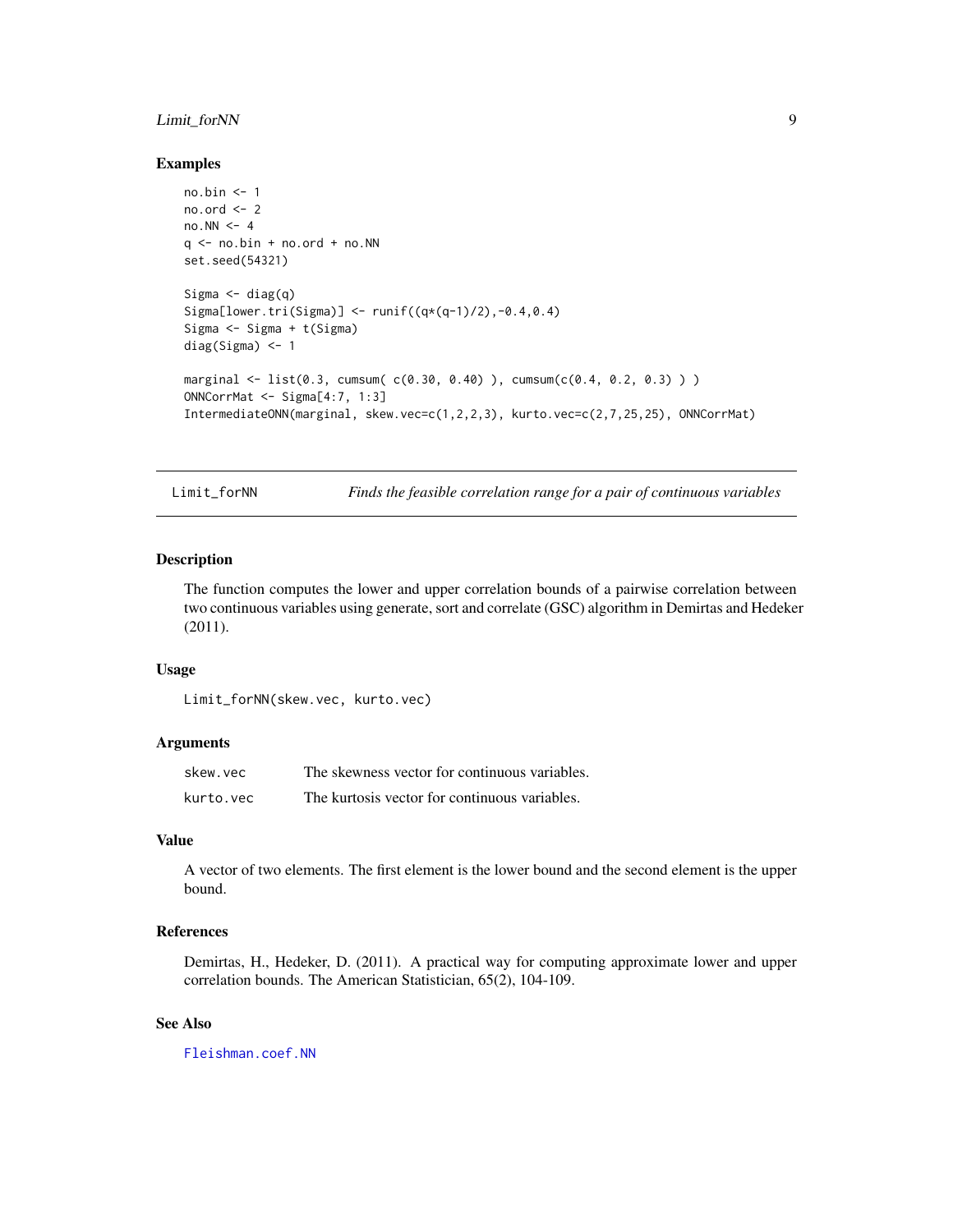#### Examples

Limit\_forNN(skew.vec=c(1,2),kurto.vec=c(2,7))

<span id="page-9-1"></span>Limit\_forONN *Finds the feasible correlation range for a pair of binary/ordinal and continuous variables*

# Description

The function computes the lower and upper correlation bounds of a pairwise correlation between a binary/ordinal variable and a continuous variable using GSC algorithm in Demirtas and Hedeker (2011).

#### Usage

```
Limit_forONN(pvec1, skew1, kurto1)
```
# Arguments

| pvec1  | A vector of the cumulative probabilities defining the marginal distribution for<br>the binary/ordinal variable of the pair. If the variable is binary, the probability<br>vector will contain only 1 probability value. If the variable is ordinal with k |
|--------|-----------------------------------------------------------------------------------------------------------------------------------------------------------------------------------------------------------------------------------------------------------|
|        | categories ( $k > 2$ ), the probability vector will contain ( $k-1$ ) values. The k-th<br>element is implicitly 1.                                                                                                                                        |
| skew1  | The skewness value for continuous variable of the pair.                                                                                                                                                                                                   |
| kurto1 | The kurtosis value for continuous variable of the pair.                                                                                                                                                                                                   |

#### Value

A vector of two elements. The first element is the lower correlation bound and the second element is the upper correlation bound.

# References

Demirtas, H., Hedeker, D. (2011). A practical way for computing approximate lower and upper correlation bounds. The American Statistician, 65(2), 104-109.

# See Also

[Fleishman.coef.NN](#page-3-1)

#### Examples

```
Limit_forONN(pvec1=c(0.2, 0.5), skew1=1, kurto1=2)
```
<span id="page-9-0"></span>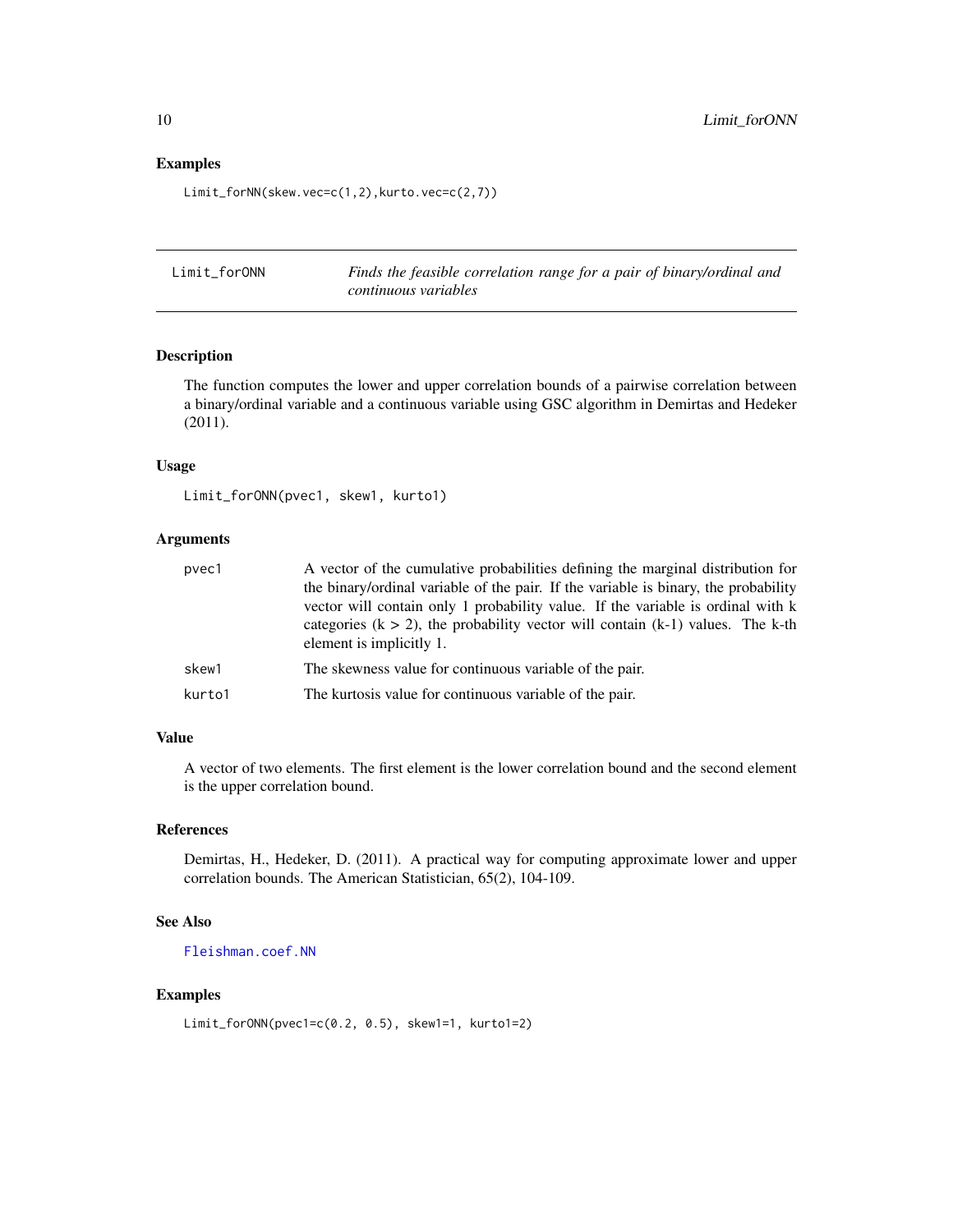<span id="page-10-1"></span><span id="page-10-0"></span>valid.limits.BinOrdNN *Computes the lower and upper bounds of correlation in the form of two matrices*

# Description

The function computes the lower and upper bounds for the correlation entries based on the marginal distributions of the variables.

#### Usage

```
valid.limits.BinOrdNN(plist, skew.vec, kurto.vec, no.bin, no.ord, no.NN)
```
#### Arguments

| plist     | A list of probability vectors corresponding to each binary/ordinal variable. The  |
|-----------|-----------------------------------------------------------------------------------|
|           | i-th element of plist is a vector of the cumulative probabilities defining the    |
|           | marginal distribution of the i-th component of the multivariate variables, which  |
|           | is binary/ordinal. If the i-th variable is binary, the i-th vector of plist will  |
|           | contain 1 probability value. If the i-th variable is ordinal with k categories (k |
|           | $>$ 2), the i-th vector of plist will contain (k-1) probability values. The k-th  |
|           | element is implicitly 1.                                                          |
| skew.vec  | The skewness vector for continuous variables.                                     |
| kurto.vec | The kurtosis vector for continuous variables.                                     |
| no.bin    | Number of binary variables.                                                       |
| no.ord    | Number of ordinal variables.                                                      |
| no.NN     | Number of continuous variables.                                                   |

#### Value

A list of two matrices. The one named lower contains the lower bounds and the other named upper contains the upper bounds of the feasible correlations.

#### See Also

[Limit\\_forNN](#page-8-1), [Limit\\_forONN](#page-9-1)

# Examples

```
marginal <- list(0.2, c(0.4, 0.7, 0.9))
valid.limits.BinOrdNN(plist=marginal, skew.vec=c(1,2), kurto.vec=c(2,7),
                     no.bin=1, no.ord=1, no.NN=2)
```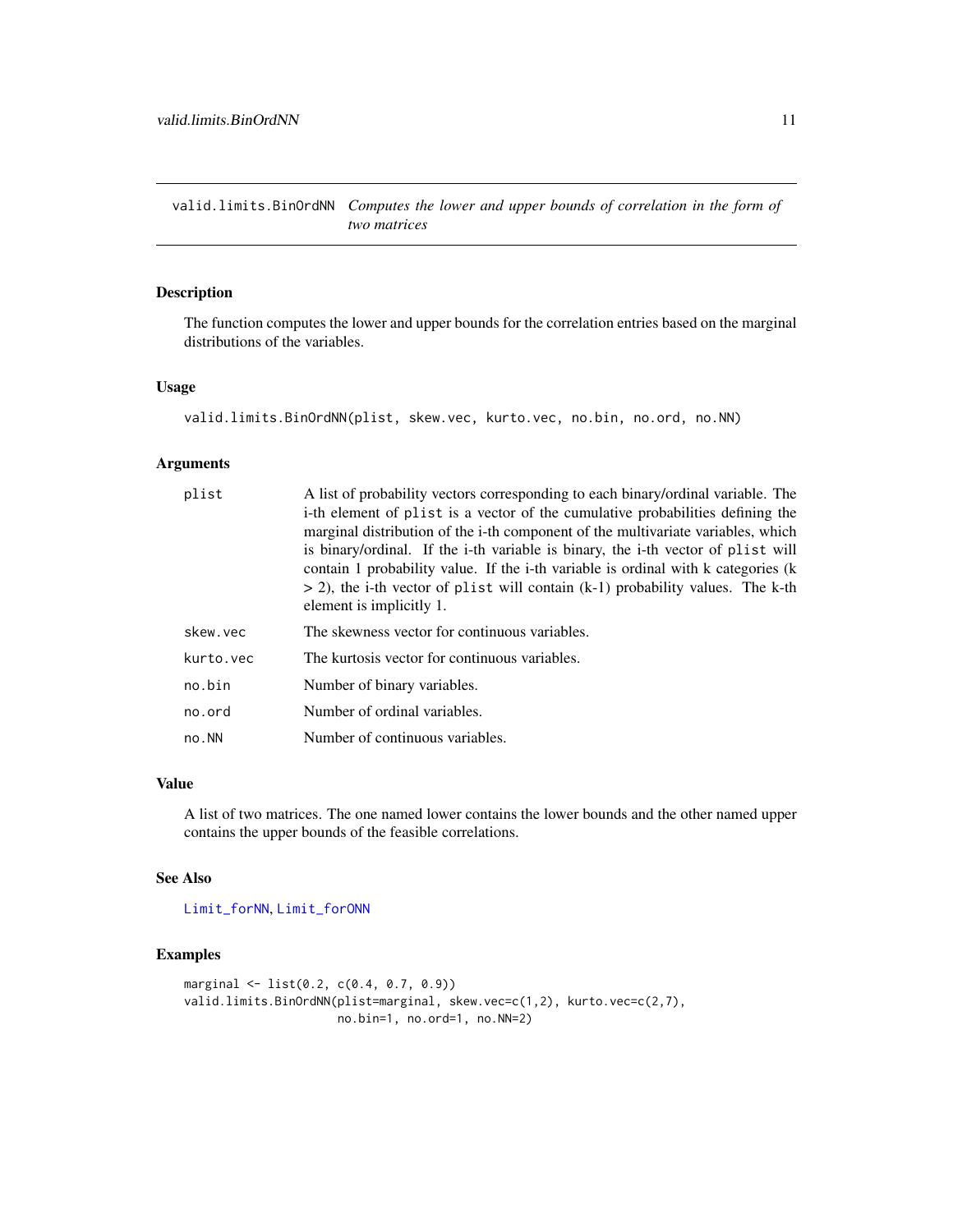```
validate.target.cormat.BinOrdNN
```
*Checks the validity of the target correlation matrix*

# Description

The function checks the validity of the values of pairwise correlations. In addition, it checks positive definiteness, symmetry and correct dimensions.

#### Usage

```
validate.target.cormat.BinOrdNN(plist, skew.vec, kurto.vec, no.bin, no.ord,
no.NN, CorrMat)
```
# Arguments

| plist     | A list of probability vectors corresponding to each binary/ordinal variable. The<br>i-th element of plist is a vector of the cumulative probabilities defining the<br>marginal distribution of the i-th component of the multivariate variables, which<br>is binary/ordinal. If the i-th variable is binary, the i-th vector of plist will<br>contain 1 probability value. If the i-th variable is ordinal with k categories (k<br>$>$ 2), the i-th vector of plist will contain (k-1) probability values. The k-th |
|-----------|---------------------------------------------------------------------------------------------------------------------------------------------------------------------------------------------------------------------------------------------------------------------------------------------------------------------------------------------------------------------------------------------------------------------------------------------------------------------------------------------------------------------|
|           | element is implicitly 1.                                                                                                                                                                                                                                                                                                                                                                                                                                                                                            |
| skew.vec  | The skewness vector for continuous variables.                                                                                                                                                                                                                                                                                                                                                                                                                                                                       |
| kurto.vec | The kurtosis vector for continuous variables.                                                                                                                                                                                                                                                                                                                                                                                                                                                                       |
| no.bin    | Number of binary variables.                                                                                                                                                                                                                                                                                                                                                                                                                                                                                         |
| no.ord    | Number of ordinal variables.                                                                                                                                                                                                                                                                                                                                                                                                                                                                                        |
| no.NN     | Number of continuous variables.                                                                                                                                                                                                                                                                                                                                                                                                                                                                                     |
| CorrMat   | The target correlation matrix which must be positive definite and within the valid<br>limits.                                                                                                                                                                                                                                                                                                                                                                                                                       |

# Value

In addition to being positive definite and symmetric, the values of pairwise correlations in the target correlation matrix must also fall within the limits imposed by the marginal distributions of the variables. The function ensures that the supplied correlation matrix is valid for simulation. If a violation occurs, an error message is displayed that identifies the violation. The function returns a logical value TRUE when no such violation occurs.

# See Also

[valid.limits.BinOrdNN](#page-10-1)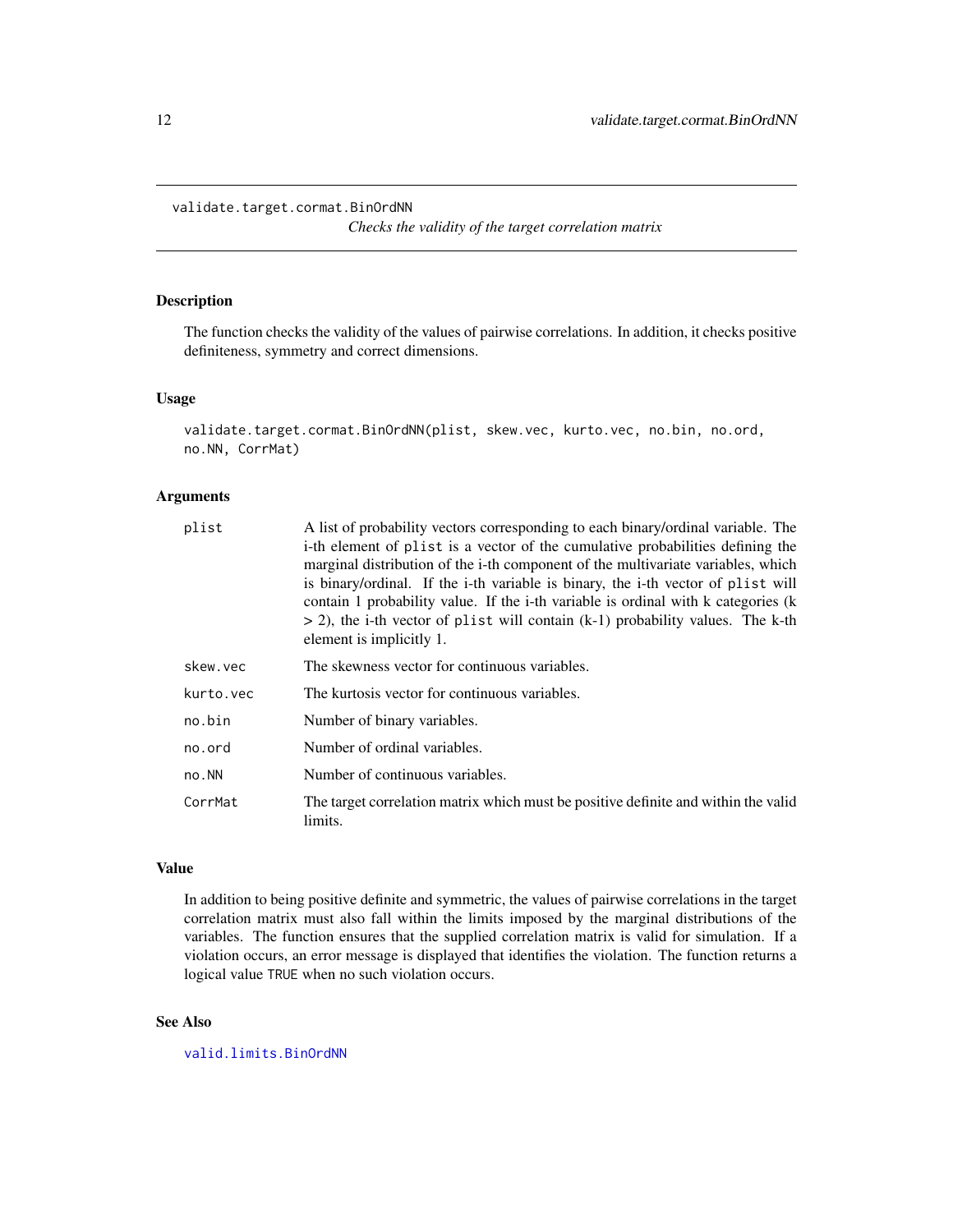# Examples

```
Sigma \leftarrow diag(4)
Sigma[lower.tri(Sigma)] <- c(0.42, 0.55, 0.29, 0.37, 0.14, 0.26)
Sigma <- Sigma + t(Sigma)
diag(Sigma) <- 1
marginal <- list(0.2, c(0.4, 0.7, 0.9))
```
validate.target.cormat.BinOrdNN(plist=marginal, skew.vec=c(1,2), kurto.vec=c(2,7), no.bin=1, no.ord=1, no.NN=2, CorrMat=Sigma)